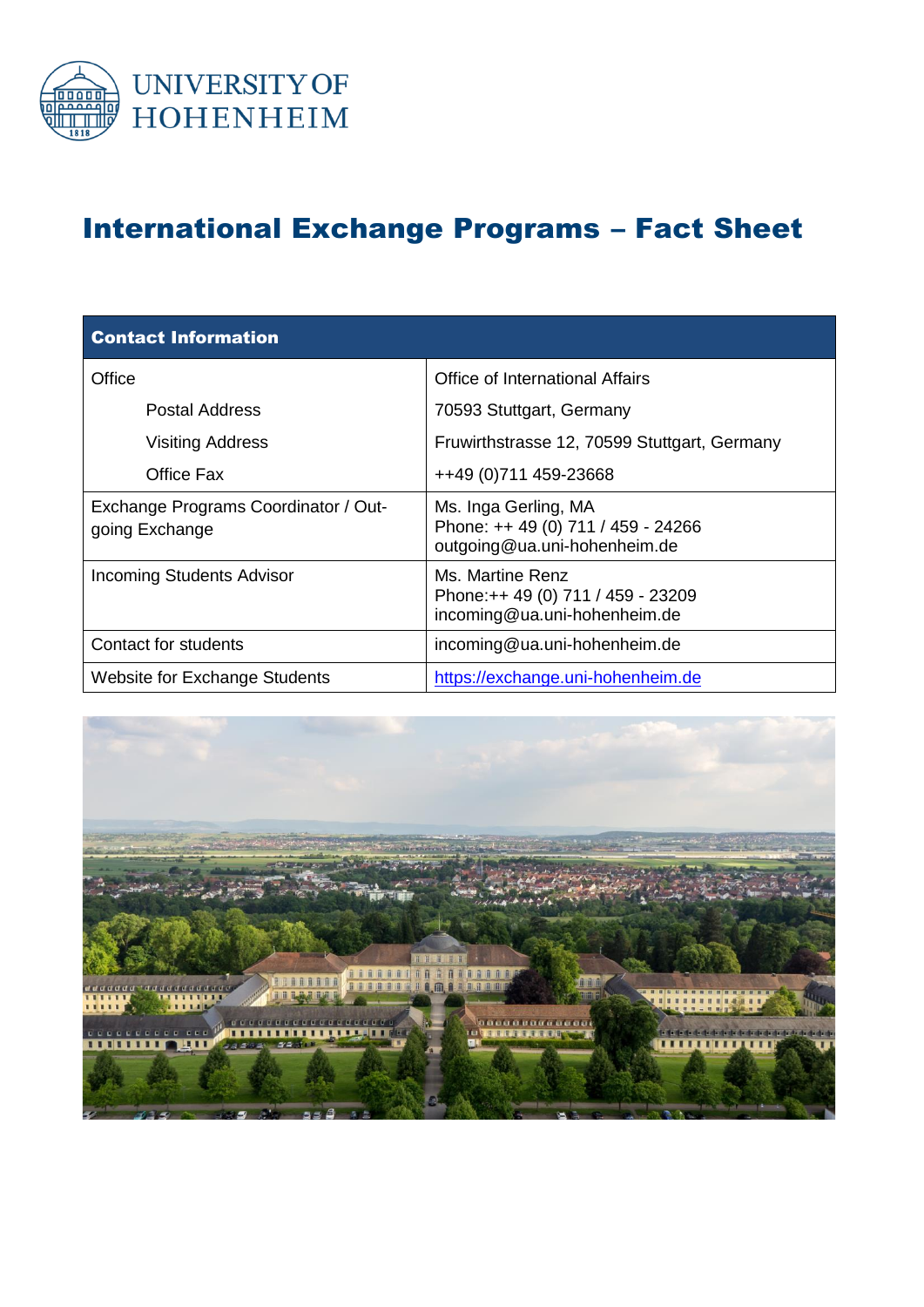| <b>Academic Calendar</b>                             |                                                    |                                |
|------------------------------------------------------|----------------------------------------------------|--------------------------------|
|                                                      | <b>Winter semester</b>                             | <b>Summer semester</b>         |
| <b>Preparatory intensive German</b><br>course        | September                                          | March                          |
| Orientation week                                     | In the week before the start of the lecture period |                                |
| Semester period                                      | October 1 - March 31                               | April 1 - September 30         |
| Lecture period                                       | Mid-October - beginning of<br>February             | Beginning of April - mid-July  |
| Exam period*                                         | Beginning - end of February                        | Mid-July - beginning of August |
| https://exchange.uni-hohenheim.de/en/important-dates |                                                    |                                |

\* Most of the courses extend from the beginning to the end of the semester and the exams take place during the periods mentioned above. The Faculties of Agricultural and Natural Sciences also offer some blocked modules. These blocks last 4 weeks, are taught half-day and the exam takes place on the last day of the block.

| <b>Application deadlines and procedure</b> |                                                                                                                                                                                                                                                                                                                                                                                                                                                                                             |                                                                                                                                                                                                                                                                                                                                                                                                                   |
|--------------------------------------------|---------------------------------------------------------------------------------------------------------------------------------------------------------------------------------------------------------------------------------------------------------------------------------------------------------------------------------------------------------------------------------------------------------------------------------------------------------------------------------------------|-------------------------------------------------------------------------------------------------------------------------------------------------------------------------------------------------------------------------------------------------------------------------------------------------------------------------------------------------------------------------------------------------------------------|
|                                            | Winter semester                                                                                                                                                                                                                                                                                                                                                                                                                                                                             | <b>Summer semester</b>                                                                                                                                                                                                                                                                                                                                                                                            |
| Nomination deadline                        | April 30                                                                                                                                                                                                                                                                                                                                                                                                                                                                                    | October 30<br>(of the previous year)                                                                                                                                                                                                                                                                                                                                                                              |
| Application deadline                       | June 1                                                                                                                                                                                                                                                                                                                                                                                                                                                                                      | December 1                                                                                                                                                                                                                                                                                                                                                                                                        |
| Application process                        | 1. Please nominate student(s) by e-mail (including name, gender,<br>e-mail address, date of birth and study period at Hohenheim) to<br>incoming@ua.uni-hohenheim.de.<br>2. Once nominated by you, the students will receive the Applica-<br>tion Manual by e-mail.<br>3. The application has to be made online via our Mobility Online<br>portal at https://exchange.uni-hohenheim.de/en/application.<br>4. The application is effected completely online. Hard copies are<br>not required. |                                                                                                                                                                                                                                                                                                                                                                                                                   |
|                                            | <b>Required Documents for Online Application</b><br>≻<br>ordinator and uploaded again.<br><b>Official Transcript in English</b>                                                                                                                                                                                                                                                                                                                                                             | Nomination Letter: Personalised version can be downloaded<br>by the student during the application process from their Mo-<br>bility Online account, has then to be signed by the home co-                                                                                                                                                                                                                         |
|                                            | ➤<br>are published in the Mobility Online account.                                                                                                                                                                                                                                                                                                                                                                                                                                          | After the students have been admitted, they can apply for the in-<br>tensive German course via Mobility Online and will be able to ac-<br>cess the information on accommodation and the Buddy Program.<br>The application deadlines for a room in the student dormitories<br>and the preparatory intensive German course are due approx. 10<br>days after the application deadline. Exact dates for each semester |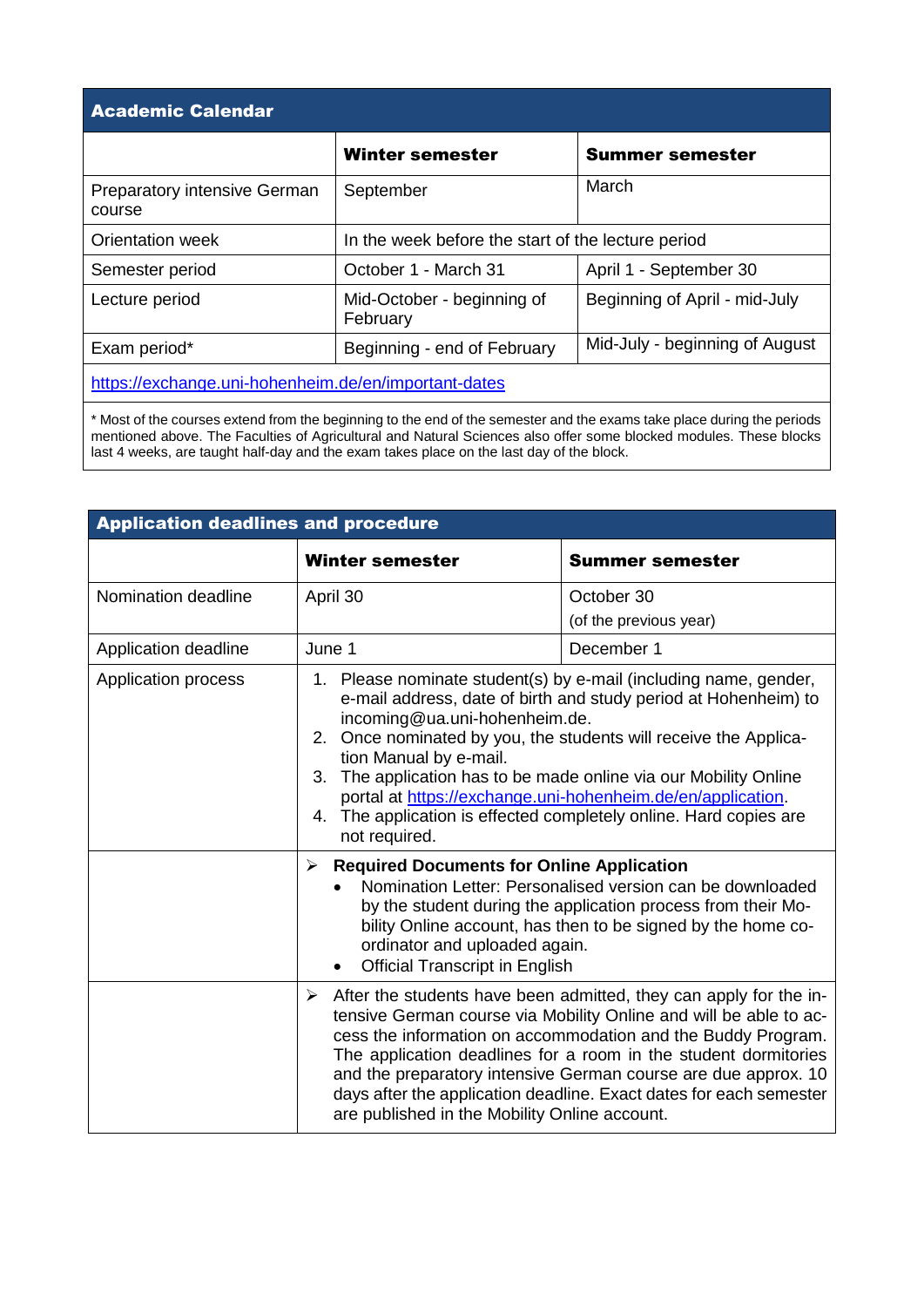| <b>Academic Information</b>                        |                                                                                                                                                                                                                                                                                                                                                                                                                                                                                                                                                                                                                                                                                                                                                                                                                                            |
|----------------------------------------------------|--------------------------------------------------------------------------------------------------------------------------------------------------------------------------------------------------------------------------------------------------------------------------------------------------------------------------------------------------------------------------------------------------------------------------------------------------------------------------------------------------------------------------------------------------------------------------------------------------------------------------------------------------------------------------------------------------------------------------------------------------------------------------------------------------------------------------------------------|
| <b>Faculties of the University</b><br>of Hohenheim | ❖ Faculty of Natural Sciences<br>❖ Faculty of Agricultural Sciences<br>❖ Faculty of Business, Economics and Social Sciences                                                                                                                                                                                                                                                                                                                                                                                                                                                                                                                                                                                                                                                                                                                |
| Main Areas of Study                                | Agricultural Biology, Agricultural Economics, Agricultural Sciences,<br>Bioeconomy, Bioenergy, Biology, Business Administration, Com-<br>munication Science, Economics, Food Chemistry, Food Science,<br>Management, Nutrition, Earth System Science<br>Complete list of all Bachelor and Master programs: https://www.uni-<br>hohenheim.de/en/degree-programs                                                                                                                                                                                                                                                                                                                                                                                                                                                                             |
| Level of study programs                            | <b>Bachelor and Master</b>                                                                                                                                                                                                                                                                                                                                                                                                                                                                                                                                                                                                                                                                                                                                                                                                                 |
| Course selection and re-<br>strictions             | ❖ Students are allowed to choose classes from different programs<br>and different semester levels and, if places are free, even from<br>different faculties.<br>It is in any case important that students ensure that they meet<br>❖<br>all individual prerequisites for the modules they wish to enrol in.<br>There are no general course restrictions, however, modules in<br>double degree or jointly offered programs and which belong to<br>the course offer of the partner university are not open for ex-<br>change students (e.g. courses of the University of Stuttgart<br>(identifiable by the module code starting with "6") and University<br>of Copenhagen).<br>❖ Participation in modules with a limited number of participants,<br>especially field trips, exercises, practical courses cannot be<br>guaranteed in advance. |
| Module catalogue                                   | https://www.uni-hohenheim.de/en/module-catalogue                                                                                                                                                                                                                                                                                                                                                                                                                                                                                                                                                                                                                                                                                                                                                                                           |
| Course catalogue                                   | https://www.uni-hohenheim.de/en/coursecatalogue<br>The course catalogue is available approx. 6 weeks before the start<br>of the respective semester. For a pre-planning of the curriculum,<br>the course catalogue of the respective semester of the previous ac-<br>ademic year can be consulted.                                                                                                                                                                                                                                                                                                                                                                                                                                                                                                                                         |
| Further useful links                               | <b>Faculty of Agricultural Sciences</b><br>List of the blocked modules: https://agrar.uni-hohenheim.de/en/ser-<br>vice-study (in the blue box on the right side)<br><b>Faculty of Business, Economics and Social Sciences</b><br>List of the English taught courses: https://wiso.uni-hohen-<br>heim.de/en/studying-international                                                                                                                                                                                                                                                                                                                                                                                                                                                                                                          |
| Research or lab project                            | Possible in individual cases but only if a professor agreed to act as<br>supervisor.                                                                                                                                                                                                                                                                                                                                                                                                                                                                                                                                                                                                                                                                                                                                                       |
| Credit system                                      | The workload is given in ECTS (European Credit Transfer System).<br>The workload of a degree student - in all programs - generally<br>amounts to 30 ECTS per semester. We do not set regulations on<br>the minimum number of credits per semester. ECTS are also<br>awarded for Language courses.                                                                                                                                                                                                                                                                                                                                                                                                                                                                                                                                          |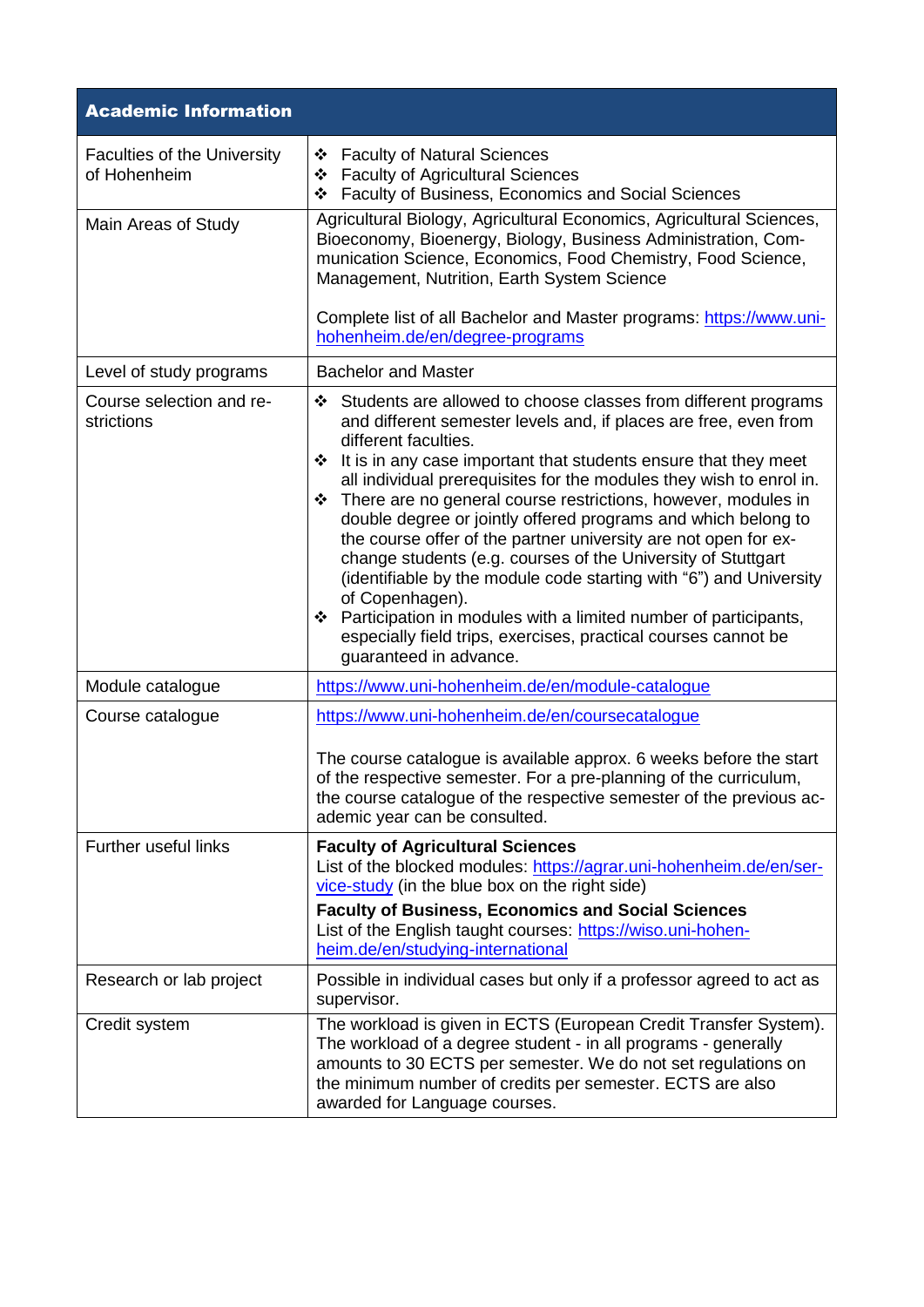| Languages of instruction                     | German and English                                                                                                                                                                                                                                                                                                                                                                                                                                                                                               |
|----------------------------------------------|------------------------------------------------------------------------------------------------------------------------------------------------------------------------------------------------------------------------------------------------------------------------------------------------------------------------------------------------------------------------------------------------------------------------------------------------------------------------------------------------------------------|
| Language requirements                        | The general language of instruction in all Bachelor programs is<br>❖<br>German. On Master level, both German and English programs<br>are offered.<br>$\cdot$ A good command of the desired language(s) of instruction is<br>highly recommended. No language certificate is required.<br>The language of instruction is indicated in the module catalogue. For<br>English taught modules of the Faculty of Business, Economics and<br>Social Sciences, refer to the list mentioned under "useful links"<br>above. |
| Language courses/linguis-<br>tic preparation | German in the Region of Porsche and Schiller: Intensive<br>❖<br>course before the beginning of the semester, <i>i.e.</i> in September<br>and March.<br>Costs: $\epsilon$ 340 (special fee for exchange students; as of Sept.<br>2018)<br>Students will be provided with detailed information during the ap-                                                                                                                                                                                                      |
|                                              | plication process in their Mobility Online account.                                                                                                                                                                                                                                                                                                                                                                                                                                                              |
|                                              | ❖ Various German courses during the semester<br>Costs: Depending on the number of hours per week, in general<br>between $\epsilon$ 30 and 60 per semester.                                                                                                                                                                                                                                                                                                                                                       |

| <b>Additional Information</b> |                                                                                                                                                                                                                                                                                                                          |
|-------------------------------|--------------------------------------------------------------------------------------------------------------------------------------------------------------------------------------------------------------------------------------------------------------------------------------------------------------------------|
| Accommodation                 | Exchange students are encouraged to apply for a room in the stu-<br>dent dormitories.                                                                                                                                                                                                                                    |
|                               | Good to know: Though a place cannot be guaranteed, a certain<br>number of rooms is reserved especially for exchange students<br>Rent (per month): $\epsilon$ 220 - 320, deposit: $\epsilon$ 400.<br>Meal plan, telephone, use of washing machines, is not included.<br>Rooms can only be rented for a complete semester. |
|                               | https://www.uni-hohenheim.de/en/housing-international-students                                                                                                                                                                                                                                                           |
| <b>ISO</b> / Buddy Program    | The ISO Buddy Program matches exchange students with a Hohen-<br>heim student for guidance and support, especially in the first days af-<br>ter arrival, incl. pick-up service. ISO also organises various trips, cul-<br>tural events and parties during the semester.                                                  |
| Insurance                     | Students have to take out a statutory German health insurance.<br>Costs: Approx. 95 €/month (as of Nov. 2018).                                                                                                                                                                                                           |
| <b>Finances</b>               | Fees for exchange students:                                                                                                                                                                                                                                                                                              |
|                               | Student Services Fee of $\epsilon$ 102.40 per semester (as of winter semes-<br>ter 2018/2019). The fee includes an evening and weekend pass for the<br>public transport in Stuttgart.                                                                                                                                    |
|                               | Tuition fees, administrative fee and fee for Student Parliament are<br>waived for exchange students.                                                                                                                                                                                                                     |
|                               | <b>Living expenses</b><br>Living costs in Germany, especially in Stuttgart, are relatively high.<br>Students should calculate with at least $\epsilon$ 750 per month for housing,<br>food, health insurance, public transport, books, phone, internet, radio<br>and television license fee (obligatory) etc.             |